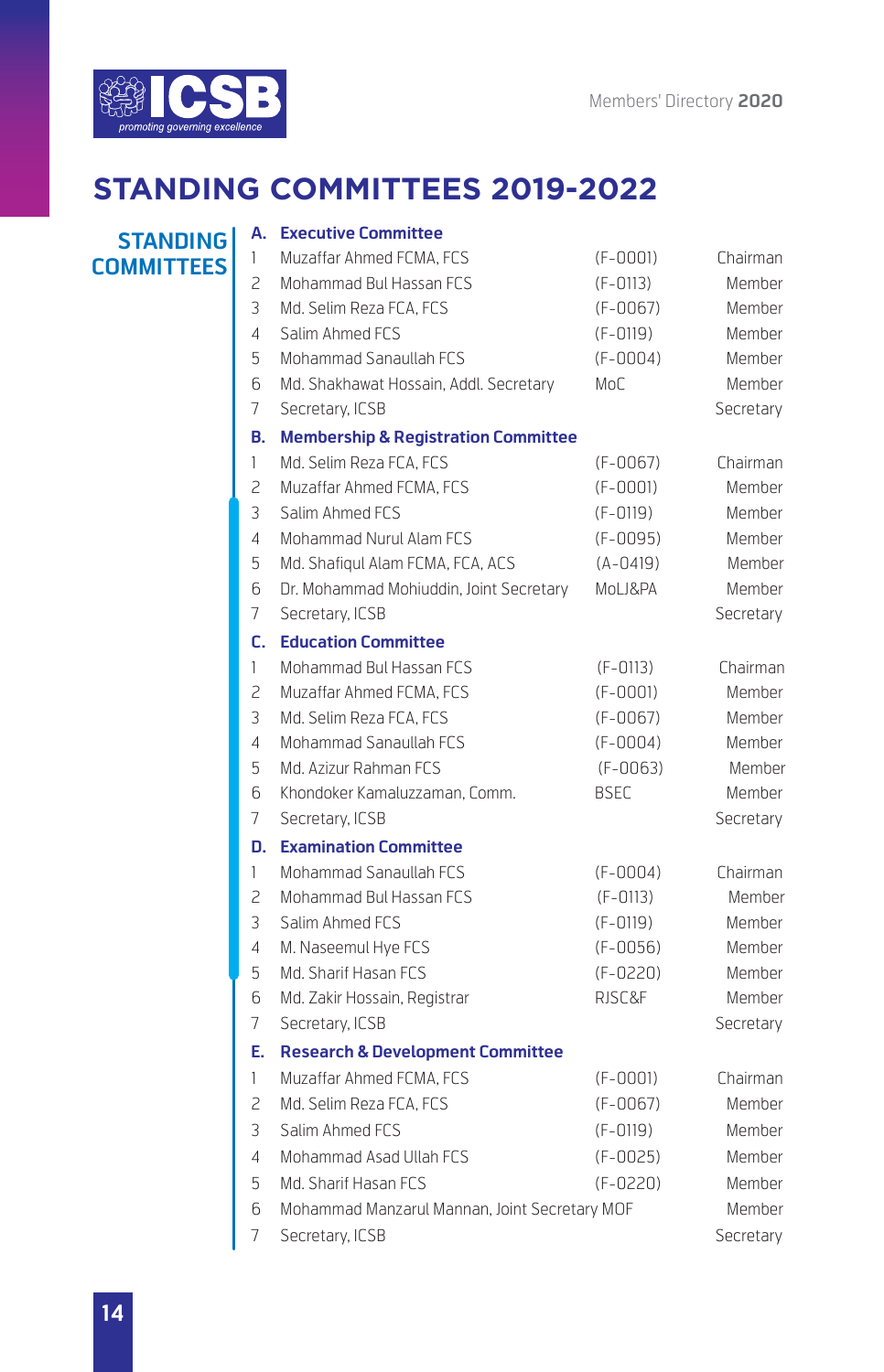

## **STANDING COMMITTEES 2019-2022**

### **STANDING COMMITTEES**

| F.             | <b>Disciplinary Committee</b>                          |              |           |
|----------------|--------------------------------------------------------|--------------|-----------|
| 1              | M. Naseemul Hye FCS                                    | $(F-0056)$   | Chairman  |
| 2              | Salim Ahmed FCS                                        | $(F-0119)$   | Member    |
| 3              | Akhter Matin Chaudhury FCA, FCS                        | $(F - 0020)$ | Member    |
| 4              | Mohammad Nurul Alam FCS                                | $(F-0095)$   | Member    |
| 5              | Md. Shafiqul Alam FCMA, FCA, ACS                       | $(A - 0419)$ | Member    |
| 6              | Dr. Mohammad Mohiuddin, Joint Secretary                | MoLJ&PA      | Member    |
| 7              | Secretary, ICSB                                        |              | Secretary |
| G.             | <b>Audit Committee</b>                                 |              |           |
| $\mathbf{1}$   | Itrat Husain FCMA, FCS                                 | $(F-0009)$   | Chairman  |
| 2              | Akhter Matin Chaudhury FCA, FCS                        | $(F-0020)$   | Member    |
| 3              | Md. Azizur Rahman FCS                                  | $(F - 0063)$ | Member    |
| 4              | Md. Sharif Hasan FCS                                   | $(F-0220)$   | Member    |
| 5              | Md. Shafiqul Alam FCMA, FCA, ACS                       | $(A - 0419)$ | Member    |
| 6              | Md. Shakhawat Hossain, Addl. Secretary                 | MoC          | Member    |
| 7              | Secretary, ICSB                                        |              | Secretary |
| н.             | <b>Corporate Governance Committee</b>                  |              |           |
| $\mathbf{1}$   | Akhter Matin Chaudhury FCA, FCS                        | $(F-0020)$   | Chairman  |
| 2              | Mohammad Bul Hassan FCS                                | $(F-0113)$   | Member    |
| 3              | Md. Selim Reza FCA, FCS                                | $(F-0067)$   | Member    |
| 4              | Itrat Husain FCMA, FCS                                 | $(F-0009)$   | Member    |
| 5              | Md. Shafiqul Alam FCMA, FCA, ACS                       | $(A - 0419)$ | Member    |
| 6              | Mohammad Manzarul Mannan, Joint Secretary MOF          |              | Member    |
| 7              | Secretary, ICSB                                        |              | Secretary |
| ı.             | <b>Land &amp; Infrastructure Development Committee</b> |              |           |
| 1              | Muzaffar Ahmed FCMA, FCS                               | $(F - 0001)$ | Chairman  |
| 2              | Mohammad Bul Hassan FCS                                | $(F - 0113)$ | Member    |
| 3              | Md. Selim Reza FCA. FCS                                | $(F-0067)$   | Member    |
| $\overline{4}$ | M. Naseemul Hye FCS                                    | $(F-0056)$   | Member    |
| 5              | Md. Azizur Rahman FCS                                  | $(F-0063)$   | Member    |
| 6              | Md. Shakhawat Hossain, Addl. Secretary                 | MoC          | Member    |
| 7              | Secretary, ICSB                                        |              | Secretary |
|                | J. Secretarial Practice Assurance Committee            |              |           |
| 1              | Mohammad Nurul Alam FCS                                | (F-0095)     | Chairman  |
| 2              | Mohammad Sanaullah FCS                                 | $(F - 0004)$ | Member    |
| 3              | Mohammad Asad Ullah FCS                                | $(F-0025)$   | Member    |
| 4              | Akhter Matin Chaudhury FCA, FCS                        | $(F - 0020)$ | Member    |
| 5              | M. Naseemul Hye FCS                                    | $(F-0056)$   | Member    |
| 6              | Khondoker Kamaluzzaman, Comm.                          | <b>BSEC</b>  | Member    |
| 7              | Secretary, ICSB                                        |              | Secretary |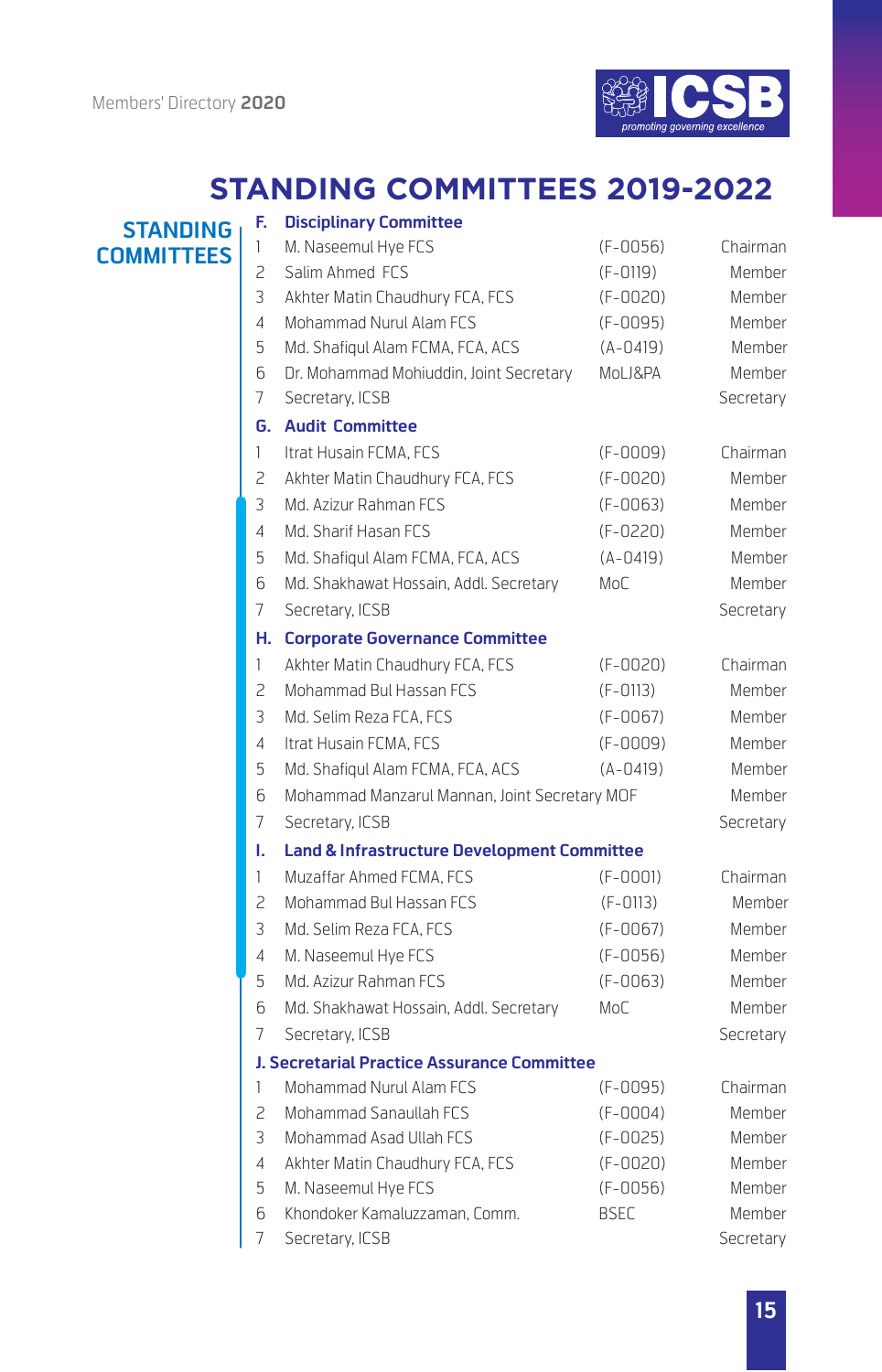

#### **A. CS Regulations Sub Committee SUB COMMITTEES 2019-2022**

**SUB COMMITTEES UNDER EXECUTIVE COMMITTEE**

| 1  | A.T.M. Tahmiduzzaman FCS                        | $F - 0156$ | Chairman         |
|----|-------------------------------------------------|------------|------------------|
| 2  | Md. Selim Reza FCA. FCS                         | $F-0067$   | Member           |
| 3  | Md. Abdus Salam Khan FCS                        | $F - 0060$ | Member           |
| 4  | Bazlur Rahman Sikder FCS                        | F-0066     | Member           |
| 5  | Md. Mozharul Islam FCS                          | $F - 0124$ | <b>Member</b>    |
| 6  | Md. Ataur Rouf FCS                              | F-0130     | <b>Member</b>    |
| 7  | Mohammad Abdullah AI Mamun FCS                  | F-0136     | Member           |
| 8  | Masudur Rahman Bhuiyan FCS                      | F-0187     | <b>Member</b>    |
| 9  | Mohummod Tareg Hosen Mozumder FCS               | F-0219     | Member           |
| 10 | Md. Rakibul Hasan ACS                           | A-0373     | <b>Member</b>    |
| 11 | Md. Mustafa Kamal ACS                           | A-0386     | Member           |
| 12 | Bibhuti Bhusan Sarker ACS                       | A-0418     | <b>Member</b>    |
| 13 | M Mazedul Islam ACS                             | A-0523     | Member Secretary |
| В. | <b>Journal &amp; Publication Sub Committee</b>  |            |                  |
| 1  | Mohammad Shahajahan FCS                         | F-0149     | Chairman         |
| 2  | Itrat Husain FCMA, FCS                          | F-0009     | Member           |
| 3  | Kazi Ashigur Rahman FCS                         | F-0070     | Member           |
| 4  | Subash Chandra Moulick FCS                      | F-0082     | <b>Member</b>    |
| 5  | Mohammad Solaiman Uddin FCS                     | $F-0135$   | <b>Member</b>    |
| 6  | Md. Monowar Hossain FCMA, FCA, FCS              | $F - 0150$ | Member           |
| 7  | Md. Shahidur Rahman ACS                         | A-0459     | Member           |
| 8  | Md. Kawsar Habib ACS                            | A-0460     | Member           |
| 9  | Mir Shariful Bashar ACS                         | A-0479     | Member           |
| 10 | Md. Saiful Islam ACS                            | A-0486     | Member           |
| 11 | Md. Noor-UI-Alam ACS                            | A-0505     | Member           |
| 12 | Mohammad Abir Islam ACS                         | A-0524     | <b>Member</b>    |
| 13 | Md. Shiful Islam FCS                            | F-0224     | Member Secretary |
|    | <b>C. International Relations Sub Committee</b> |            |                  |
| 1  | Mohammad Bul Hassan FCS                         | $F - 0113$ | Chairman         |
| 2  | Md. Abdul Haque Sarder FCA, FCS                 | F-0093     | Member           |
| 3  | Kazi Atigur Rahman FCS                          | F-0108     | <b>Member</b>    |
| 4  | Zasim Uddin FCS                                 | $F-0163$   | Member           |
| 5  | Md. Saiful Islam FCS                            | F-0189     | Member           |
| 6  | Shahdat Hossain Chowdhury FCS                   | $F - 0203$ | Member           |
| 7  | Mohammad Masum Billah ACS                       | A-0212     | Member           |
| 8  | Riad Hossain ACS                                | A-0224     | Member           |
| 9  | Mohammad Delowar Hossain ACS                    | A-0292     | <b>Member</b>    |
| 10 | Mohammad Samsul Haque ACS                       | A-0407     | <b>Member</b>    |
| 11 | Md. Ahmadul Haque ACS                           | $A - 0410$ | Member           |
| 12 | Riajur Reza Muhammad Faisal ACS                 | A-0424     | Member           |
| 13 | Khalid Mohammad Sharif FCS                      | F-0173     | Member Secretary |
|    |                                                 |            |                  |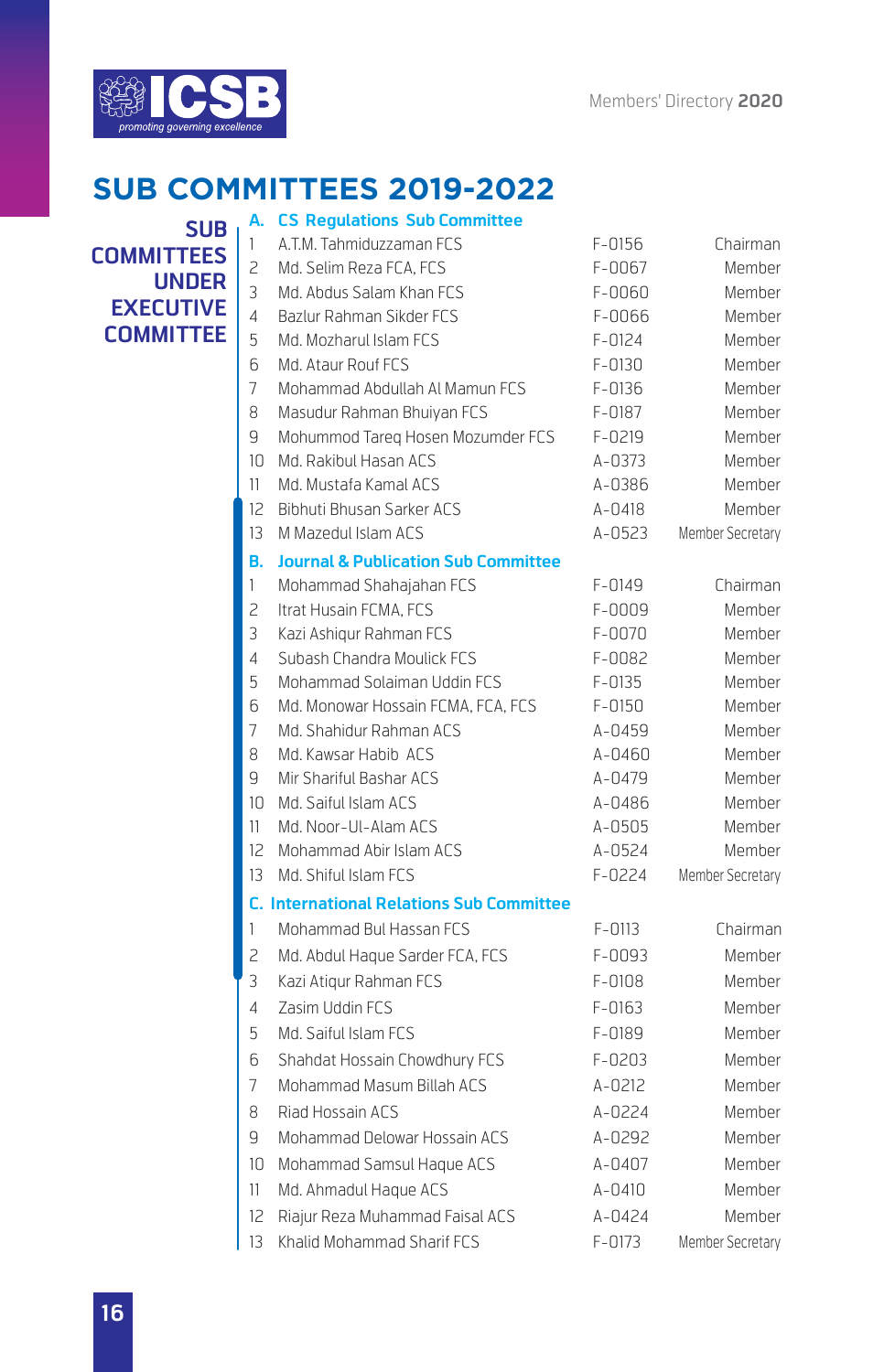

| <b>SUB</b>    | D.             | <b>Secretarial Practice (Standard) Sub Committee</b> |            |                  |
|---------------|----------------|------------------------------------------------------|------------|------------------|
|               | 1              | A K A Mugtadir FCS                                   | F-0003     | Chairman         |
| <b>ITTEES</b> | 2              | Md. Mohashin FCS                                     | $F-0033$   | Member           |
| <b>UNDER</b>  | 3              | Md. Monirul Alam FCS                                 | F-0069     | Member           |
| <b>CUTIVE</b> | $\overline{4}$ | Md. Shah Alam Miah FCS                               | F-0103     | Member           |
| <b>MITTEE</b> | 5              | <b>Hossain Sadat FCS</b>                             | $F-0105$   | Member           |
|               | 6              | Jashim Uddin FCS                                     | $F - 0123$ | Member           |
|               | 7              | Mohammad Mahbubur Rahman FCS                         | $F - 0127$ | Member           |
|               | 8              | Mokeshudey Alahi Mazumder FCS                        | $F-0226$   | Member           |
|               | 9              | Md. Atiqur Rahman Talukder ACS                       | A-0195     | Member           |
|               |                | 10 Mohammad Mosaddaque ACS                           | A-0409     | Member           |
|               | 11             | Shahriar Molla ACS                                   | A-0481     | Member           |
|               |                | 12 Md. Raziur Rahman ACS                             | A-0493     | Member           |
|               |                | 13 Md. Munirul Hoque FCS                             | F-0160     | Member Secretary |
|               |                | <b>E. Company Law Review Sub Committee</b>           |            |                  |
|               | 1              | Md. Azizur Rahman FCS                                | $F-0063$   | Chairman         |
|               | 2              | Quazi Shafiqul Islam FCA, FCS                        | $F-0023$   | Member           |
|               | 3              | Imrul Ahmed FCS                                      | F-0072     | Member           |
|               | $\overline{4}$ | Md. Humayun Kabir FCS                                | $F-0177$   | Member           |
|               | 5              | Md. Rafigul Islam FCS                                | F-0179     | Member           |
|               | 6              | Mohammad Mostafizur Rahman FCS                       | $F - 0217$ | Member           |
|               | 7              | Md. Asraful Islam FCS                                | F-0232     | Member           |
|               | 8              | Ananta Kumar Sarker FCS                              | F-0234     | Member           |
|               | q              | Mahamudhul Hasan ACS                                 | $A - 0327$ | Member           |
|               |                | 10 Md. Yeasin Ahmed ACS                              | A-0464     | Member           |
|               | 11             | S. Abdur Rashid FCS                                  | F-0104     | Member Secretary |
|               |                | F. Dhaka Regional Chapter Sub Committee              |            |                  |
|               | 1              | Md. Zahangir Alam Manik FCS                          | $F - 0148$ | Chairman         |
|               | 2              | Md. Sarwar Kamal FCS                                 | F-0169     | Member           |
|               | 3              | Md. Shahidul Islam FCS                               | F-0184     | Member           |
|               | 4              | Sayed Amimul Ihsan FCS                               | F-0208     | Member           |
|               | 5              | Md. Sarwar Jahan Tarafder ACS                        | A-0209     | Member           |
|               | 6              | Masudul Haque ACS                                    | A-0339     | Member           |
|               | 7              | Mamunur Rashid ACS                                   | A-0357     | Member           |
|               | 8              | Mohammed Saifullah FCMA, ACS                         | A-0360     | Member           |
|               | 9              | Md. Selim Parvez ACS                                 | A-0394     | Member           |
|               |                | 10 Md. Wahedul Islam ACS                             | $A - 0471$ | Member           |
|               | 11.            | Md. Nazmul Hasan ACS                                 | A-0508     | Member           |
|               | 12             | Muhammed Quamruzzaman Khan ACS                       | A-0541     | Member           |
|               | $13 \,$        | Md. Robiul Islam FCS                                 | F-0230     | Member Secretary |

**COMM UNDER EXEC COMM**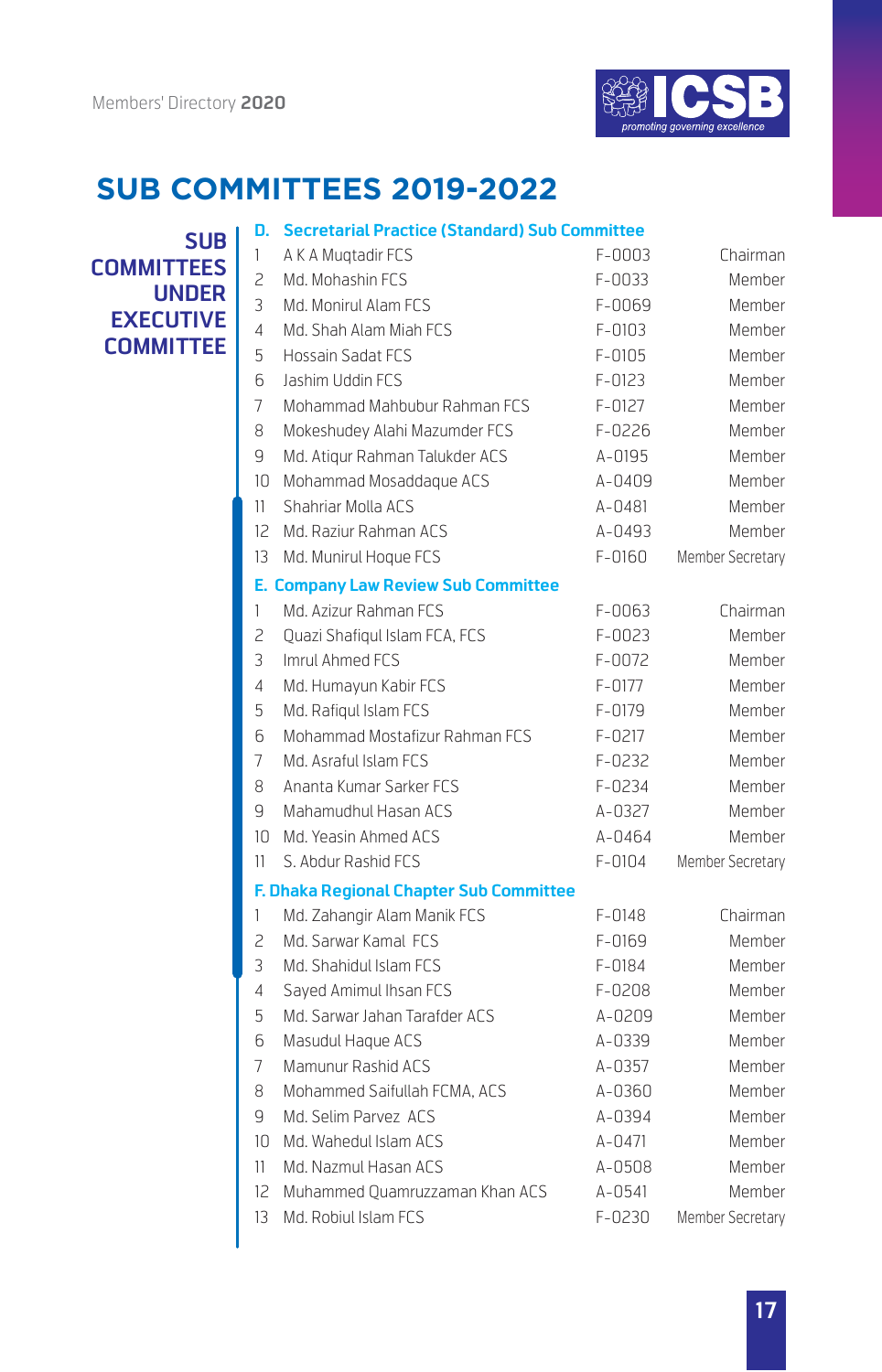

#### **SUB COMMITTEES UNDER EXECUTIVE COMMITTEE**

|    | <b>G. Chattogram Regional Chapter Sub Committee</b> |            |                  |
|----|-----------------------------------------------------|------------|------------------|
| 1  | Md. Riajul Hoque Sikder FCS                         | $F - 0180$ | Chairman         |
| 2  | Rajib Saha FCS                                      | F-0198     | Member           |
| 3  | <b>Babul Meah FCS</b>                               | F-0240     | Member           |
| 4  | A.M.M. Myeen Uddin Mazumder ACS                     | A-0243     | Member           |
| 5  | Md. Jahangir Alam ACS                               | A-0395     | Member           |
| 6  | Md. Delowar Hossain ACS                             | A-0396     | Member           |
| 7  | Md. Shohel Amin ACS                                 | A-0518     | Member           |
| 8  | Mohammad Abu Salam FCS                              | F-0237     | Member Secretary |
|    | <b>H. ICSB Advisory Sub Committee</b>               |            |                  |
| 1  | Muzaffar Ahmed FCMA, FCS                            | $F - 0001$ | Chairman         |
| 2  | Mohammad Sanaullah FCS                              | $F-0004$   | Member           |
| 3  | Itrat Husain FCMA, FCS                              | $F-0009$   | Member           |
| 4  | Mohammad Asad Ullah FCS                             | $F-0025$   | Member           |
| 5  | A. K. A Mugtadir FCS                                | $F-0003$   | Member           |
| 6  | Md. Zahangir Alam FCS                               | $F-0005$   | Member           |
| 7  | Md. Siddigur Rahman FCS                             | $F-0006$   | Member           |
| 8  | Md. Yeamin Hossain FCIS, FCS                        | $F-0008$   | Member           |
| 9  | Sultan-ul Abedine Molla FCS                         | $F - 0010$ | Member           |
| 10 | Muhammed Abul Hashem FCA, FCS                       | $F - 0011$ | Member           |
| 11 | N.G. Chakraborty FCA, FCS                           | $F - 0013$ | Member           |
| 12 | Secretary, ICSB                                     |            | Secretary        |
| А. | <b>Professional Development Sub Committee</b>       |            |                  |
| 1  | Mohammad Sanaullah FCS                              | $F - 0004$ | Chairman         |
| 2  | Tauhidul Ashraf FCS                                 | $F - 0101$ | Member           |

**SUB COMMITTEES UNDER EDUCATION COMMITTEE**

| 1   | Mohammad Sanaullah FCS            | F-0004     | Chairman         |
|-----|-----------------------------------|------------|------------------|
| 2.  | <b>Tauhidul Ashraf FCS</b>        | $F - 0101$ | Member           |
| 3   | Nur-e-Alam FCS                    | $F - 0116$ | Member           |
| 4   | Md. Kausar Alam FCMA. FCS         | $F-0137$   | Member           |
| 5   | Syed Moniruzzaman FCS             | $F - 0141$ | Member           |
| 6   | Mohammad Akram Hossain FCS        | $F - 0151$ | Member           |
| 7   | A. S. M. Sayem FCS                | $F-0206$   | Member           |
| 8   | Mostafizur Rahman FCMA, FCS       | $F - 0215$ | Member           |
| 9   | M.A. Majed ACS                    | $A - 0144$ | Member           |
| 10  | Prodip Lal Bhowmik ACS            | A-0325     | Member           |
| 11. | Md. Obaidur Rahman ACS            | A-0367     | Member           |
|     | 12 Md. Mohibur Rahman ACS         | A-0436     | Member           |
|     | 13 Md. Nazrul Islam Chowdhury ACS | A-0370     | Member Secretary |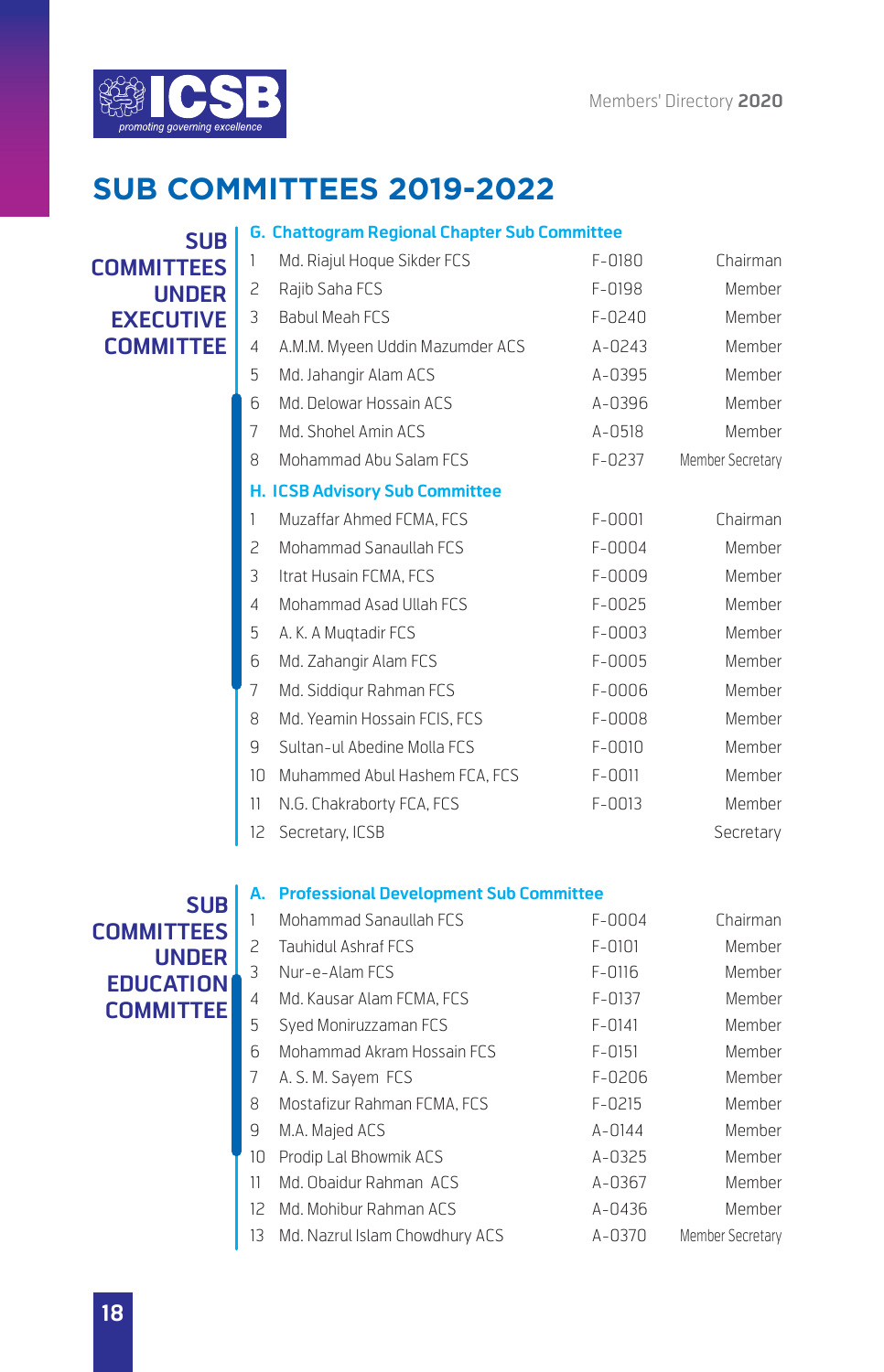

### **B. Seminar & Conference Sub Committee SUB**

| эил              |
|------------------|
| COMMITTFFS       |
| UNDFR            |
| FDUCATION        |
| <b>COMMITTFF</b> |

| 1  | Md. Shafiqul Alam FCMA, FCA, ACS                      | A-0419     | Chairman         |
|----|-------------------------------------------------------|------------|------------------|
| 2  | Abu Hanif Bari FCS                                    | F-0094     | Member           |
| 3  | A. K. M. Mushfiqur Rahman FCS                         | F-0097     | Member           |
| 4  | Oli Kamal FCS                                         | F-0128     | Member           |
| 5  | Md. Zillur Rahman FCA, FCS                            | $F-0202$   | Member           |
| 6  | Md. Jahidul Islam FCS                                 | $F - 0216$ | Member           |
| 7  | Mohammad Emarot Hossain FCA, FCS                      | $F-0236$   | Member           |
| 8  | Md. Muniruzzaman FCS                                  | F-0239     | Member           |
| 9  | Md. Al-Amin Chowdhury ACS                             | A-0294     | Member           |
| 10 | Abu Zakir Ahmed ACS                                   | A-0297     | Member           |
| 11 | Md. Raihan Habib Siddigi ACS                          | A-0332     | Member           |
| 12 | Nasir Uddin ACS                                       | A-0372     | Member           |
| 13 | Md. Sahinur Kabir ACS                                 | A-0492     | Member Secretary |
| c. | <b>Syllabus &amp; Curriculum Review Sub Committee</b> |            |                  |
| 1  | Md. Shahid Farooqui FCS                               | $F - 0037$ | Chairman         |
| 2  | Muzaffar Ahmed FCMA, FCS                              | $F - 0001$ | Member           |
| 3  | Salim Ahmed FCS                                       | F-0119     | Member           |
| 4  | Mohammad Sanaullah FCS                                | F-0004     | Member           |
| 5  | Akhter Matin Chaudhury FCA, FCS                       | $F-0020$   | Member           |
| 6  | N. G. Chakraborty FCA, FCS                            | $F-0013$   | Member           |
| 7  | Prof. Mohammed Enamul Hye FCS                         | F-0058     | Member           |
| 8  | Md. Anwar Hossain Chowdhury FCA, FCS                  | $F - 0117$ | Member           |
| 9  | J. O. M. Habibullah FCS                               | F-0129     | Member           |
| 10 | M. Saiful Islam Chowdhury FCS                         | $F - 0174$ | Member           |
| 11 | Mohammed Showket Iqbal ACS                            | A-0441     | Member           |
| 12 | Arifur Rahman ACS                                     | A-0445     | Member Secretary |
| D. | <b>Information Technology Sub Committee</b>           |            |                  |
| 1  | Salim Ahmed FCS                                       | F-0119     | Chairman         |
| 2  | Nazmul Karim FCS                                      | F-0085     | Member           |
| 3  | Md. Mokammel Hoque FCS                                | F-0178     | Member           |
| 4  | Md. Abu Sayeem FCS                                    | $F - 0210$ | Member           |
| 5  | Md. Monir Hossain FCS                                 | F-0228     | Member           |
| 6  | Mohammed Harun-Ar-Rashid FCS                          | F-0244     | Member           |
| 7  | Abu Taher Md. Moniruzzaman ACS                        | A-0262     | Member           |
| 8  | Md. Abdul Aziz ACS                                    | A-0365     | Member           |
| 9  | Kazi Hasan Mahamud ACS                                | A-0368     | Member           |
| 10 | Gias Uddin ACS                                        | A-0429     | Member           |
| 11 | Mohammad Shafiqul Islam Bhuiyan ACS                   | A-0476     | Member           |
| 12 | Sajal Kumar Bala ACS                                  | A-0501     | Member           |
| 13 | Md. Zaker Rahmatullah FCS                             | F-0222     | Member Secretary |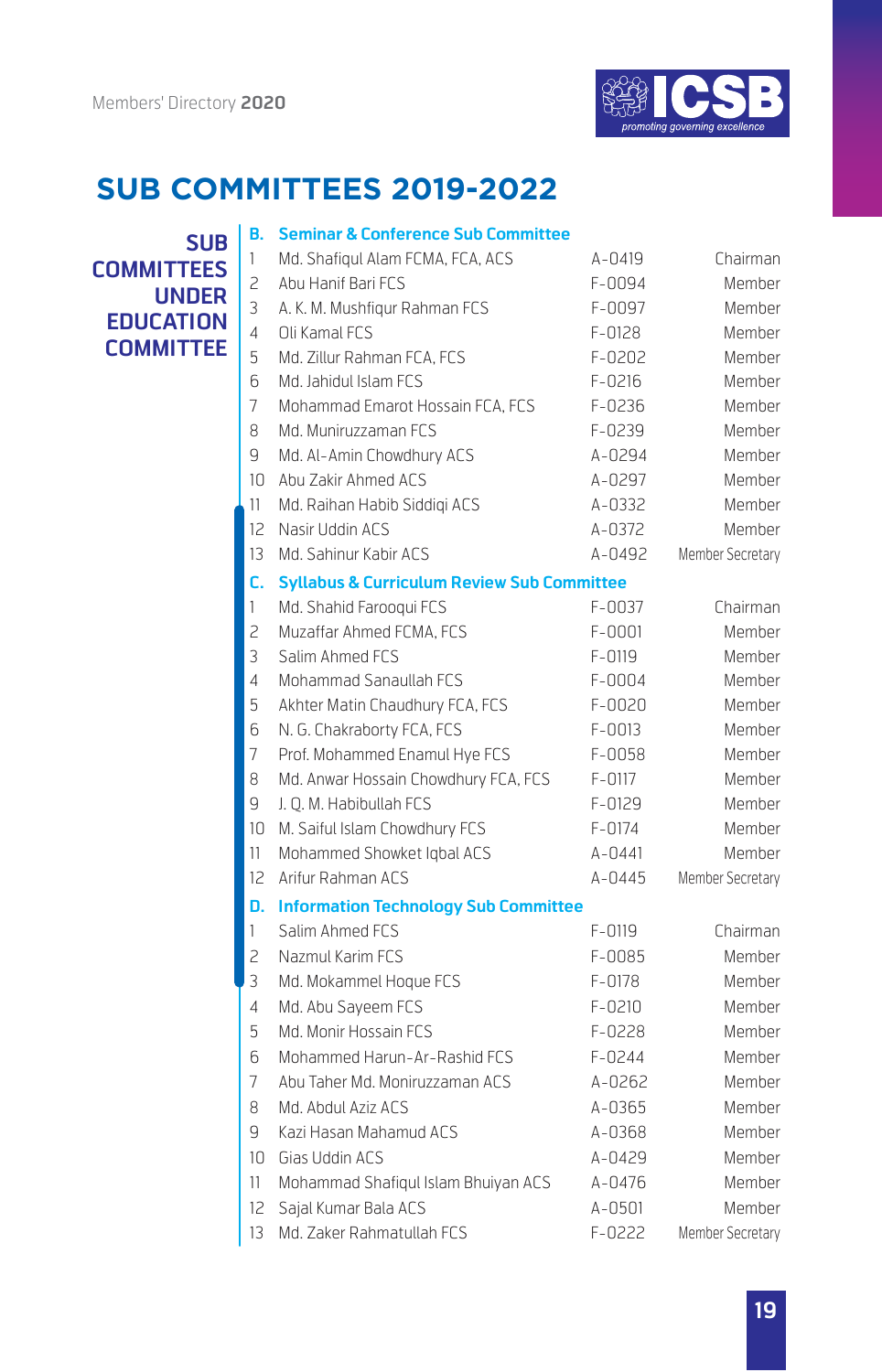

### **E Committee for Professional Development for Women SUB**

**COMMITTEES UNDER EDUCATION COMMITTEE**

| $\mathbf{1}$   | Sharmi-Noor-Nahar ACS    | A-0176     | Chairman         |
|----------------|--------------------------|------------|------------------|
| $\mathcal{P}$  | Masuda Sultana FCS       | F-0207     | Member           |
| 3              | Mirza Laila Ferdous ACS  | A-0244     | Member           |
| $\overline{4}$ | Wahida Prodhan ACS       | A-0271     | Member           |
| 5              | Fardose Jahan ACS        | A-0284     | Member           |
| 6              | Ummey Tahera Sultana ACS | $A - 0337$ | Member           |
| 7              | Farjana Haque ACS        | A-0393     | Member           |
| 8              | Farzana Kashem ACS       | A-0401     | Member           |
| q              | Israt Jahan Rimi ACS     | A-0217     | Member Secretary |
|                |                          |            |                  |

### **A. Corporate Laws Review Sub Committee SUB**

| <b>COMMITTEES</b>     | 1                        | Md. Sharif Hasan FCS                   | $F - 0220$ | Chairman         |
|-----------------------|--------------------------|----------------------------------------|------------|------------------|
| <b>UNDER</b>          | 2                        | Khandoker Saad Ullah FCS               | F-0087     | Member           |
| <b>RESEARCH &amp;</b> | 3                        | Mohammad Obaydur Rahman FCS            | $F - 0109$ | Member           |
|                       | 4                        | Gopal Chandra Debnath FCS              | $F - 0114$ | Member           |
| <b>DEVELOPMENT</b>    | 5                        | Md. Hasanur Rahman Rakib FCS           | $F - 0139$ | Member           |
| <b>COMMITTEE</b>      | 6                        | Mohammad Asadur Rahman FCS             | $F - 0176$ | Member           |
|                       | 7                        | Md. Shahidul Islam FCS                 | F-0194     | Member           |
|                       | 8                        | Khandker Abu Jafar Sadique ACS         | $A - 0341$ | Member           |
|                       | 9                        | Md. Moshihor Rahman ACS                | $A - 0414$ | Member           |
|                       | 10                       | Amit Kumar Dey ACS                     | A-0423     | Member           |
|                       | 11                       | Mohammad Golam Kibria ACS              | A-0480     | Member           |
|                       | $12^{12}$                | Md. Jaber Parvez ACS                   | A-0369     | Member Secretary |
|                       | В.                       | <b>Members Placement Sub Committee</b> |            |                  |
|                       | 1                        | Muzaffar Ahmed FCMA, FCS               | $F - 0001$ | Chairman         |
|                       | $\overline{\phantom{0}}$ | Mohammad Sanaullah FCS                 | F-0004     | Member           |
|                       | 3                        | Mohammad Asad Ullah FCS                | $F-0025$   | Member           |
|                       | 4                        | N. K. A. Mobin FCA, FCS                | $F-0032$   | Member           |
|                       | 5                        | Shaikh Mohammadullah FCS               | $F-0049$   | Member           |
|                       | 6                        | A. K. M. Kamrul Islam FCA, FCS         | $F-0050$   | Member           |
|                       | 7                        | Kazi Md. Fazlul Karim FCA, FCS         | F-0059     | Member           |
|                       | 8                        | Md. Mizanur Rahman FCS                 | $F-0167$   | Member           |
|                       | 9                        | Enamul Hasan ACS                       | A-0187     | Member           |
|                       | 10                       | Abu Jafar Ali ACS                      | A-0375     | Member           |
|                       | 11                       | Sk. Md. Sarfaraz Hossain ACS           | A-0437     | Member           |
|                       | $12^{12}$                | Mohammad Nuruzzaman ACS                | A-0544     | Member           |
|                       | 13                       | Asadullah Mahmud ACS                   | A-0355     | Member Secretary |